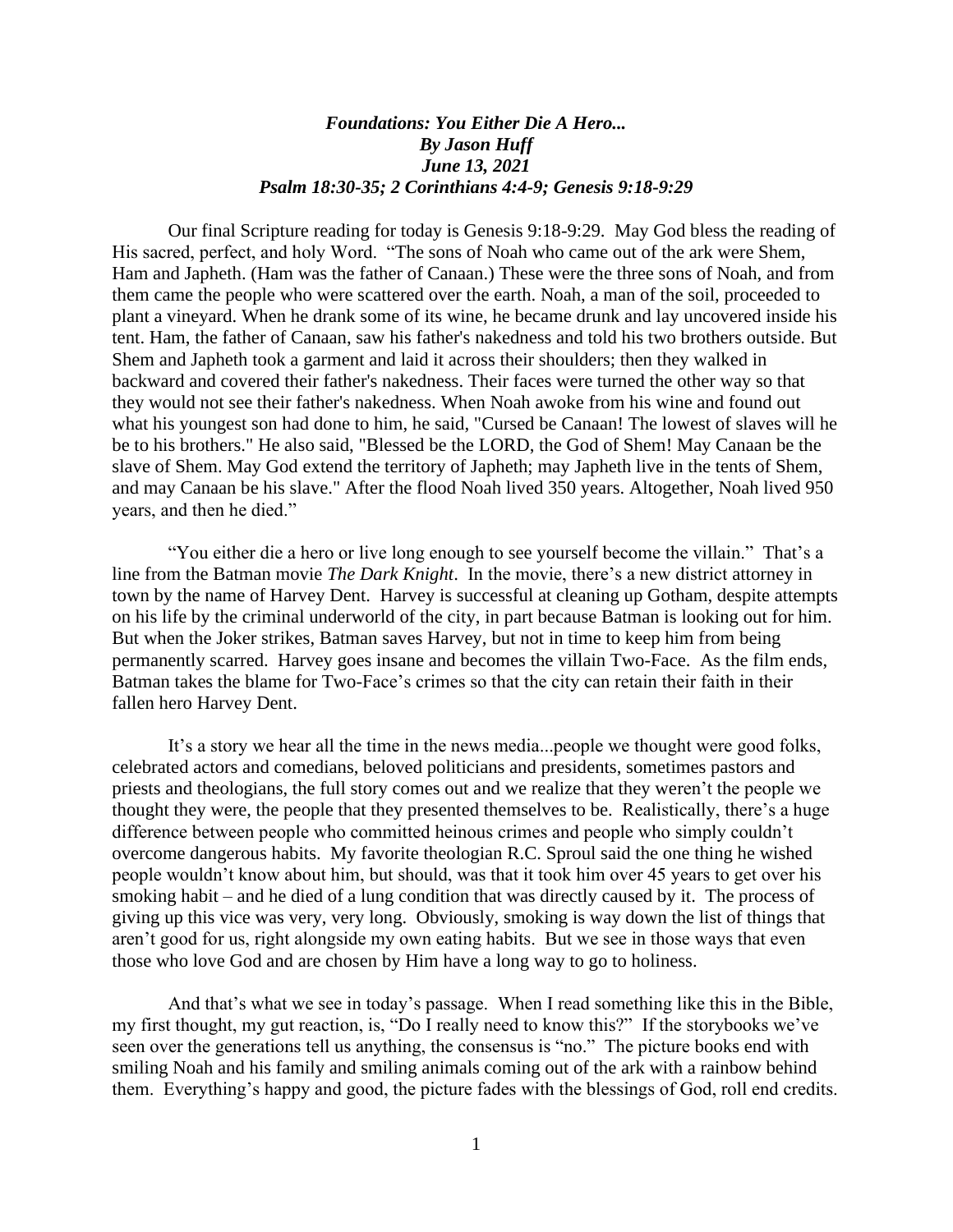But that's not the way the story of Noah ends. It ends with a story that sounds like it belongs in some sort of frat party movie gone really badly, only it ends with curses on family members. It is weird. It's the reason a lot of preachers don't preach straight through biblical books without skipping bits, because the Bible is full of these weird little bits that throw us in the modern age with our modern sensibilities for a loop. There are stories that don't fit our paradigm about what the Bible should be – stories about people behaving wickedly in ways we don't even want to talk about. And yet, more often than not, they tell us things we really need to understand here and now. So let's dig into what's going on with Noah in this final story to get some perspective on the whole thing.

The story starts by reminding us of Noah's three sons, the ones who came with him on the ark with their wives. Shem, Ham and Japheth have been named several times, but now they will become important on their own. And they are truly important, because as we'll eventually learn, their descendants will populate the earth, and we'll see that happen very quickly. So this story is not just about the three sons, but about their legacy, about the peoples that will come from their lineage.

As the story continues, we're not surprised that Noah becomes a farmer, an agriculturalist. I'm guessing he'd had enough of animals at this point! He plants a vineyard. So far, so good. And while many Christians over time have condemned drinking alcohol, it's often spoken of in positive terms in Scripture – that wine can make the heart glad. Paul encourages Timothy to drink a little wine for his stomach. The ancients knew that a moderate use of alcohol wasn't a bad thing...and in some circumstances, it was far safer to drink than polluted waters.

But apparently Noah didn't get the memo about moderation, and so he gets drunk. So drunk, in fact, that he loses his inhibitions and starts shedding his clothes. He's out of control. And we know this for a specific reason – not six chapters ago, we established in the fall of Adam and Eve that their shame at their nakedness was a significant sign of their sin. And in ancient Hebrew culture, nakedness in any sort of public context was deeply degrading. Even though Noah is in his own tent, there's the sense that his drunkenness has affected his judgment in a really embarrassing way that could reflect on his character.

Did Noah do this while Ham was in his tent? He's so drunk, it's possible. Did Ham go into his dad's tent in the morning to wake him up? Maybe. We don't know. Ham did not intend for this to happen. The mere act of seeing is not what creates an uproar. It's that Ham doesn't do anything to help his father but instead goes and tells his brothers about it. Maybe he thinks it's funny. Maybe he's mad at his father's antics and trying to get back at him. We don't know.

But where the sin comes in is that the ancient world is one of honor and shame. We in the modern West think about things in terms of guilt. Did you break the law or not? If you are guilty, you have terms of paying your debt – whether that's jail time, money, whatever – until your debt is paid. But in the ancient near East and many other cultures, honor and shame are the center of their thoughts on morality. Ham going and telling his brothers about what has happened to their dad is incredibly dishonoring to Noah. Noah is given no opportunity by Ham to hold his good name in esteem. In comparison, Shem and Japheth in doing what they do, in covering Noah without looking at him, give Noah the opportunity to save face.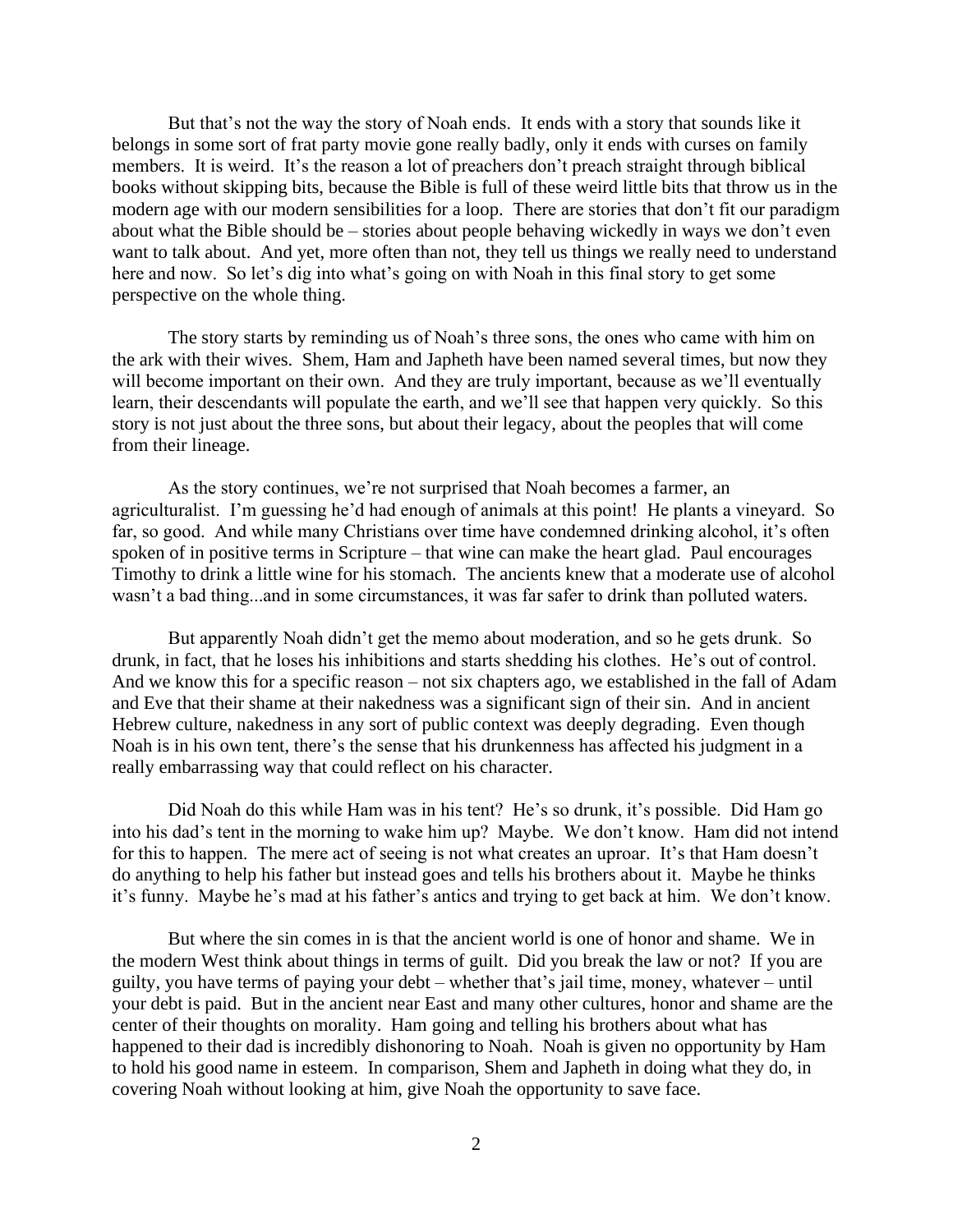When Noah sobers up and finds out what's happened after his stupor, he is incredibly upset. He curses Ham's family – in particular, one of his sons named Canaan. This will play a role in the eventual history of Israel, because the land where Canaan's family eventually settled was named after him. Canaan is the promised land; Canaan is the place that the Hebrews will conquer in the far future after their slavery in Egypt. And the people of Canaan turn out to be incredibly wicked, and those in the lands surrounding Israel are a constant thorn in their side. Noah's curse on Canaan plays out in violence among all of his children for centuries to come.

There are good things here too, of course – the blessing of Shem and Japheth. Some ancient scholars thought that the promise to Shem is actually the promise that the messianic line will come from him. And the pattern of blessing one's family near the end of one's life will continue throughout Scripture.

But what is striking to us is not the blessings so much as Noah's rage at his youngest son. From our perspective, it seems way out of line; the punishment doesn't fit the crime. An honor and shame culture would agree with it far more than we would. Either way, though, the deeper issue is that Noah's dishonor stems not from Ham's proclamation but from his own actions.

And perhaps most importantly, this shows us that Noah is not the savior that we might have hoped for. In some ways, Noah is set up as the second Adam. In last week's passage, he and his family were given the same command as Adam and Eve, to increase upon the earth and have dominion over it. There was hope that where the first Adam failed, Noah might not. But those hopes are dashed quickly. Just as Adam and Eve indulged in the forbidden fruit, Noah indulged in too much of the fruit of the vine, and they all wind up wholly ashamed and uncovered. Noah, for all his righteousness, is not the fulfillment of the promise made to Eve that one day, one of her descendants would crush the head of the evil serpent who tempted them.

That leads me to my first major thought of the day: *be careful who you idolize, even in the Bible*. Noah is righteous. Scripture says so, and it explains why Noah's family was chosen to be saved out of the entire world. Many other people in the Bible are declared to be righteous in God's sight, meaning simply that God views them with favor because of their faithfulness. But many times, God declares that righteousness not based on their perfection, but on their willingness to turn to Him in everything, even when they've committed grave sins. Sometimes, they have many virtues worth emulating. But many times, they have just as many faults.

I remember when I was a kid, I had a two-record set of Bible stories with a album-sized storybook so you could read along. (Records are making a comeback, but I doubt anybody's buying storybook records!) I actually found the whole thing on YouTube – it's quite a trip to see something from 40 years ago and see how much your memory works or doesn't! I remembered that the first three sides were the stories of the Old Testament, and the fourth side was the story of Jesus' birth, parables, death, and resurrection. And I'll tell you what...I wore out the first three sides when I was little, but not so much the fourth.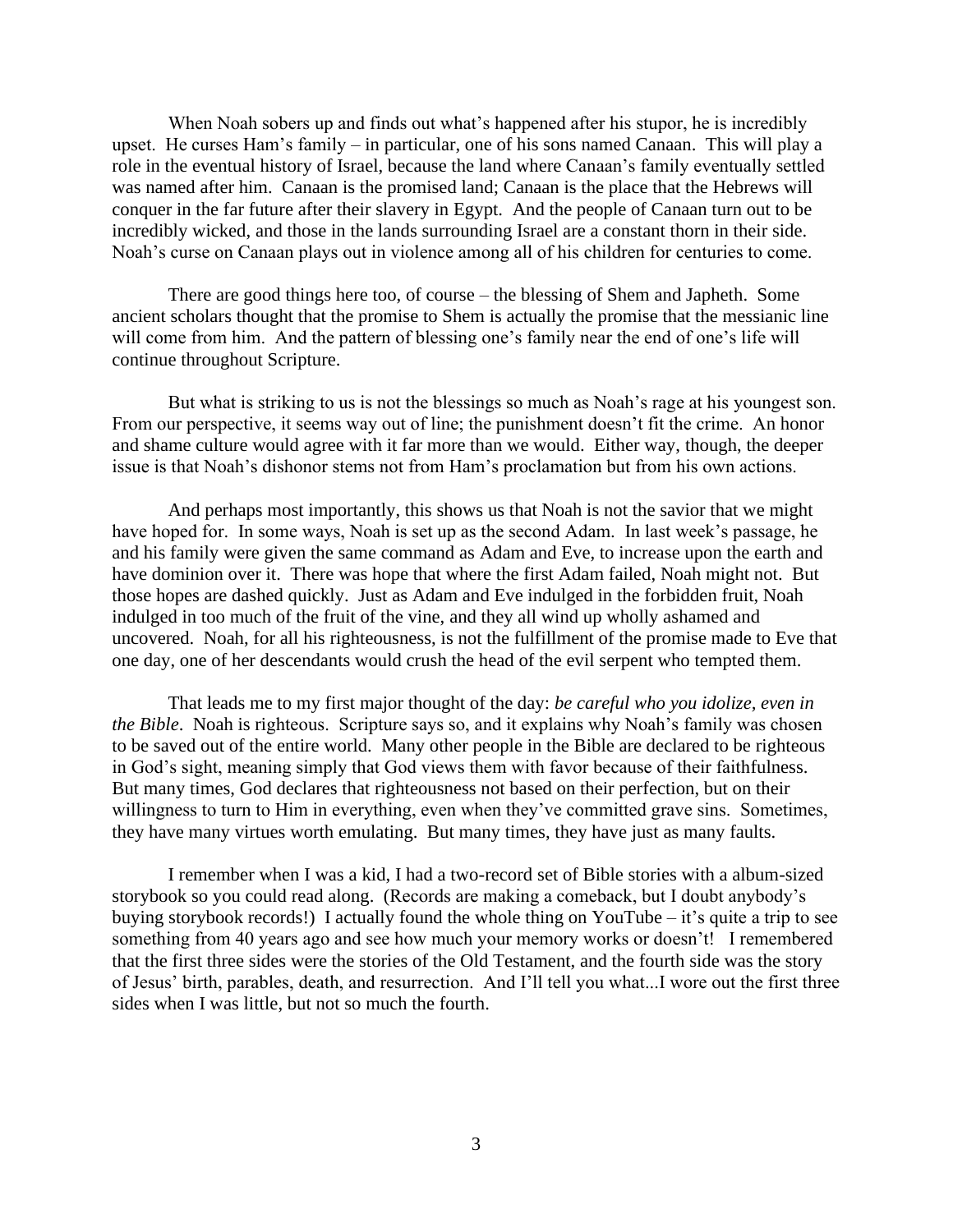That's because the first three sides were filled with action. Creation, the fall, Cain and Abel, the flood, Abraham and Isaac, Joseph and the coat of many colors, Moses vs. Pharaoh, Joshua and the destruction of Jericho, Samson and Delilah, David and Goliath, Jonah and the Whale, Daniel in the Lions' Den. It was exciting! Jesus was fine, sure, but there were more thrilling events in the Old Testament stories. The Good Samaritan and the Prodigal Son were no match for Joshua and his army or David and his slingshot.

And as I got older and heard many of those Old Testament stories, there was still the focus on these incredible men and women of faith. And indeed, they *were* full of faith. But time and again, they make seriously bad mistakes, sometimes even criminal mistakes, awful sins. When people say, "I want to be a man after God's own heart like David," I have to ask, "How much like David do you want to be?" Because while David is full of faith, the writer of many of the psalms, truly someone who longed for God, he was a man who was a part of so many wars that God wouldn't let him build the temple. He offended God by taking a census of his people rather than trusting that God would provide enough men for him to defend the Kingdom. That doesn't even get into his adultery with Bathsheba and setting up her husband's death.

Every human we admire will fail us in some way. We can and should have mentors, especially people in the faith who can lead us. There are people who have lived long lives of faithfulness despite falls and failures. We should listen to them and emulate them in as much as they emulate Jesus. They remind us that everyday, ordinary people can be loved by God and know His love and follow God faithfully.

But at the same time, we must be careful who we idolize. God never meant for us to put too much stock in humanity. I'm saddened at how many friends and acquaintances I know who are writing off Christianity because they see so much hypocrisy and bad will. Those things upset me too. But for a long time now, I haven't expected Christians to be perfected – I've expected us to be hypocrites, to get things wrong, to make huge mistakes. We wouldn't need a Savior if we were perfect! We believe we should live in ways we don't always live. It's hypocrisy if we say, "you must follow these rules, but I don't have to." But it's not hypocrisy, really, when we admit our failings and get our knees before God and show everyone grace because we know how quick we are to fall too. We aren't going to get it all right. We want to follow in the steps of faithful people who came before us. And when we read that they stumbled too, it doesn't mean we write them off. Instead, we pray that God's Holy Spirit would direct us closely, because we're not so far from falling off the path either.

All of that said, the second thing I want to talk about briefly today is this  $-i\dot{t}$  s not big, not a long discussion, but maybe a game-changer: *the Bible is believable because it is so honest about human nature*. People in power don't like to hear from those who disagree. In the last few months, you could have read about how those who spoke out against various oppressive regimes around the world have been poisoned, imprisoned, sometimes disappeared or simply murdered. In the ancient world, kings did not take kindly to those who wrote about their faults and failings. Their records were full of nothing but their victories and the spoils of war they took. We have ancient annals from various societies where we can tell that historians did their best to cover up the undeniable messes and failures of their kings and warlords.